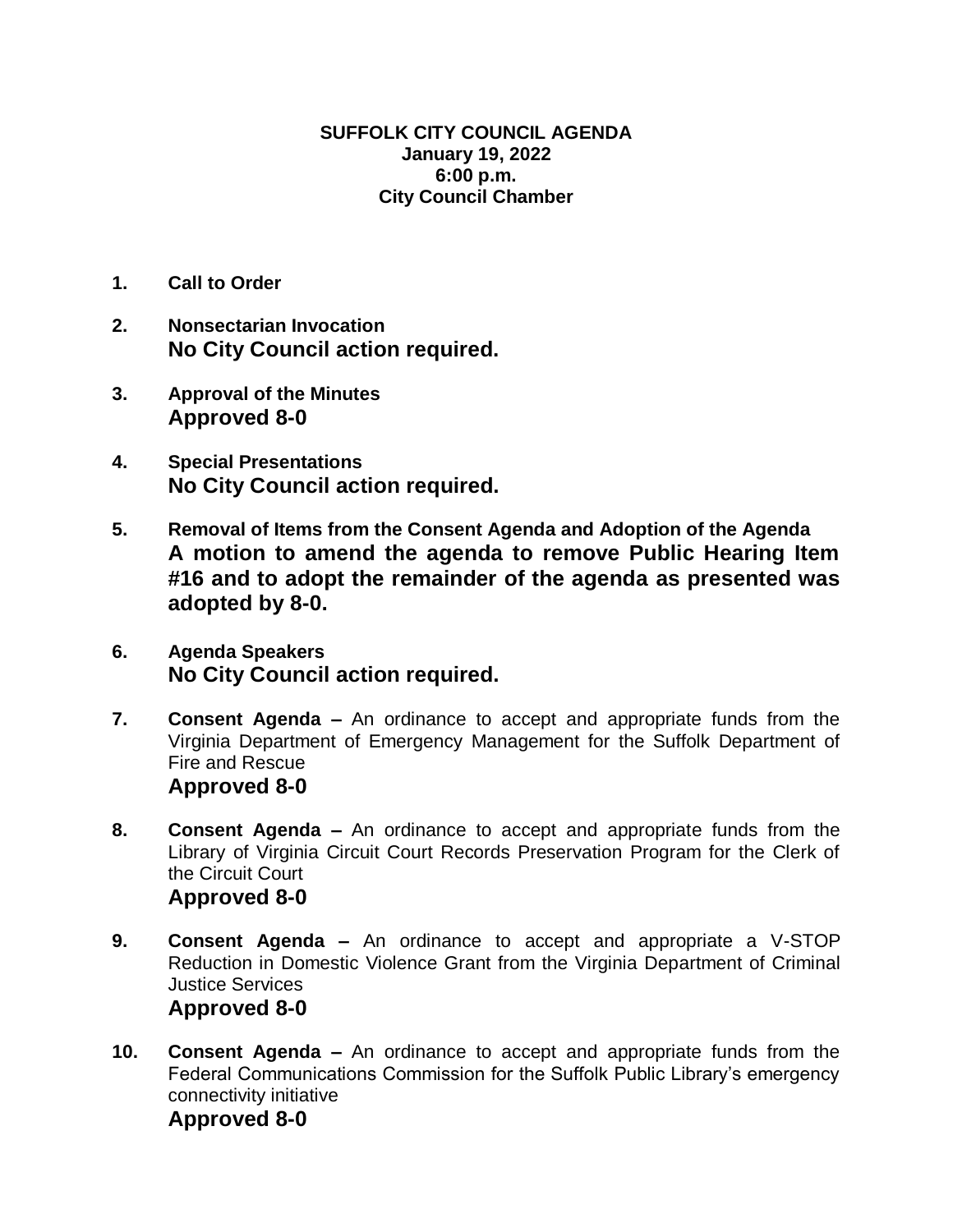- **11. Consent Agenda –** An ordinance to accept and appropriate a FEMA grant from the United States Department of Homeland Security for the Suffolk Department of Fire and Rescue **Approved 8-0**
- **12. Consent Agenda –** An ordinance to accept and appropriate funds from the Virginia Department of Criminal Justice Services Byrne/Justice Assistance Equipment and Training Grant in support of the Suffolk Police Department **Approved 8-0**
- **13. Consent Agenda –** An ordinance to accept and appropriate funds from the Virginia Department of Criminal Justice Services Byrne/Justice Assistance Equipment and Training Grant in support of the Suffolk Sheriff's Department **Approved 8-0**
- **14. Consent Agenda –** An ordinance to accept and appropriate funds from the Virginia Department of Criminal Justice Services in support of the Suffolk Police **Department Approved 8-0**
- **15. Consent Agenda –** An ordinance authorizing the city manager to execute a grant agreement with the Virginia Outdoor Foundation **Approved 8-0**
- **16. Public Hearing –** An ordinance to rezone and amend the official zoning map of the City of Suffolk, to change the zoning from RLM, Residential Low Medium Density zoning district, to RU-18, Residential Urban-18 (Conditional) zoning district, for property located at 5100 Nansemond Parkway, Zoning Map 20, Parcel 19, Account Number 303740000; RZN2021-015 (Conditional) (*This item is continued from the December 15, 2021, City Council meeting.) The applicant has withdrawn the request for rezoning.*
- **17. Public Hearing –** An ordinance to grant a Conditional Use Permit to amend the previously approved conditions pertaining to the establishment of a Daycare, and Child Day Center, on property located at 3215 Bridge Road, Suite 3B and 4, Zoning Map 12, Parcel 12I, Account Number 304380200; CUP2021-022 **Approved 8-0**
- **18. Public Hearing –** Consideration of an appeal of the decision of the Historic Landmarks Commission in regard to request for Certificate of Appropriateness HLC2021-00035, for property located at 512 W. Washington Street, Zoning Map 34G17, Block (2)A, Parcel 2A\*3 **Approved 8-0**
- **19. Ordinances No City Council action required.**